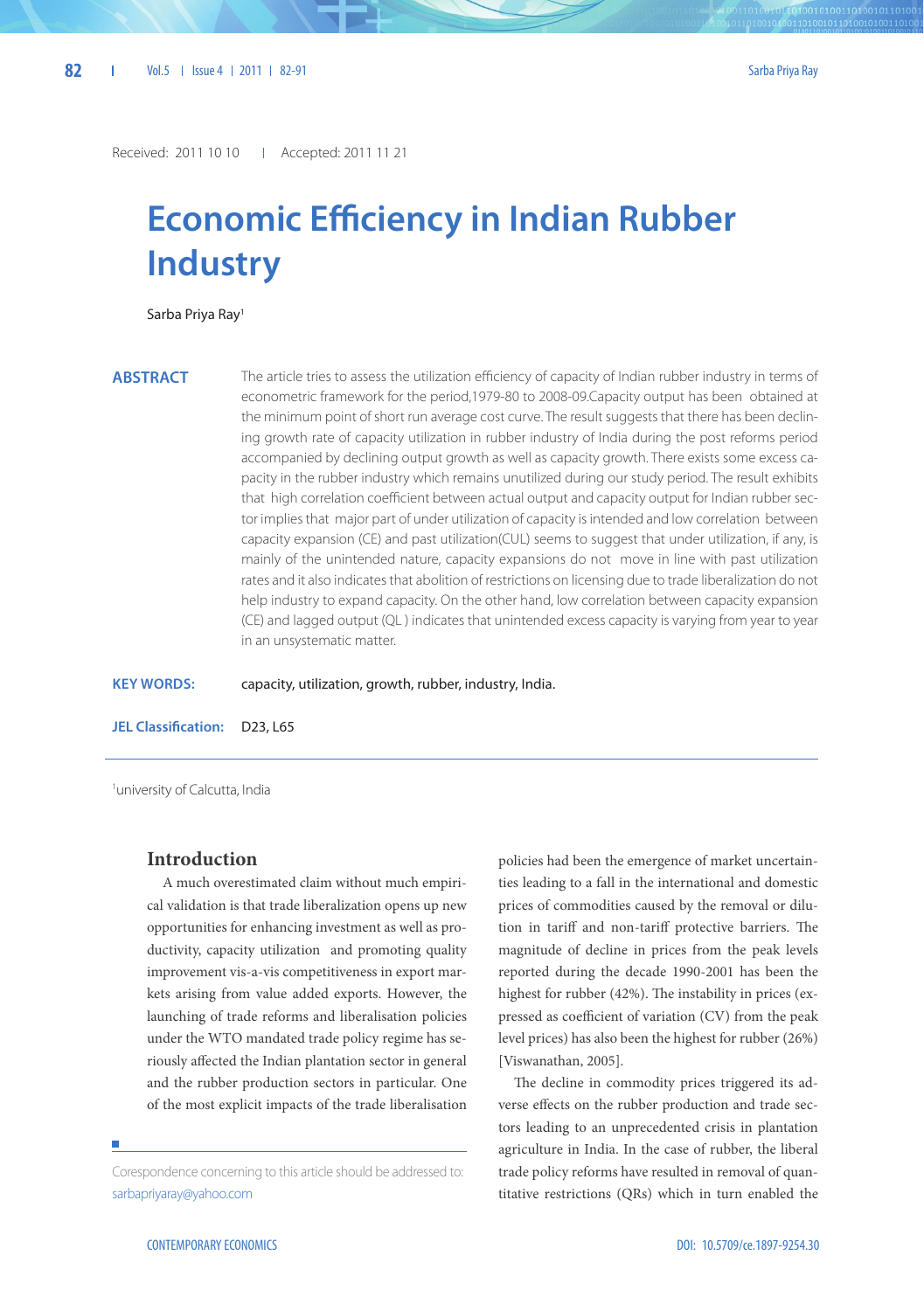rubber products manufacturers to directly import rubber through the duty free channels as an incentive for export of rubber products. The policy changes in the post-QRs regime thus paved the way for increased imports of rubber and rubber products into India. Reportedly, almost 96 per cent of the total quantity of rubber imported in the 1990s was routed through the duty-free channels; especially through the advance licensing scheme (ALS).

It is well recognized that capacity utilization plays an important role in evaluating economic activities by means of explaining the behaviour of investment, inflation, productivity profit and output. Therefore the estimation of capacity output and its utilization will be very useful to evaluate the variations in the performance of an industry over a period of time. In this backdrop, the article tries to evaluate the performance of Indian rubber industry in terms of capacity utilization measured econometrically over a period of 30 years from 1979-80 to 2008-09.The paper is analyzed within econometric framework derived from an econometrically tractable short-run variable-cost function which assumes capital as a quasi-fixed input .

The paper is divided into the following sections: Section 2 depicts, in brief, concept of capacity. Section 3 provides data base and methodological issues. Section 4 estimates capacity and its utilization and analyses the results. Section 5 presents summary & conclusions.

# **Overview of the literature on economic definition of capacity**

Capacity utilization measures as a procyclical indicator have been widely used to explain economic fluctuations. Unlike many well defined concepts, capacity has been subjected to alternative definition and misconceptions. Acutally, capacity utilization is an economic perception which refers to the extent to which an enterprise or a nation actually uses its installed productive capacity. Thus, it refers to the relationship between actual output produced and potential output that could be produced with installed equipment, if capacity was fully used.

Engineer's idea of capacity may differ from economist's idea because if certain volume of production is technically possible, it may not be economically desirable. One of the most used definitions of CU rate is as the ratio of actual output to potential output. Concerning the potential output, there are several ways to define it. One is the engineering or technical approach according to which potential output represents the maximum amount of output that can be produced in the short run with existing stock of capital (see Nelson, 1989, p273). A similar discussion can be found in Johansen (1968, see Fare, Grosskopf &Kokkelenberg,1989,p655) where the author defines the capacity as being "…. the maximum amount that can be produced per unit of time with existing plant and equipment ,provided that the availability of variable factors of production is not restricted".Following the last definition, in one of his paper, Fare(1994) describes the necessary and sufficient conditions for the existence of plant capacity as defined by Johansen . In a similar fashion, Fare, Grosskopf and Kokkelenberg(1989) developed measures of plant capacity, plant capacity utilization and technical change in the short run for multi product firms, based on frontier models using non parametric linear programming methods(DEA).

But, operating manager's notion of installed capacity may differ which assumes a variety of considerations such as number of shifts in work, quality of managerial staff, and availability of repair and replacement parts all of which suppose to modify the engineering estimation of plant capacity. Concept of installed capacity particularly is linked to the shift work decision problem which associates the problem of selecting an optimal number of shifts of work - single, double or triple shift. If a firm desires to operate on a single shift basis, the capacity output can be based on this assumption and it would be possible to have 100% capacity utilization rate if time utilization rate of capital is nearly 33% ( as because firms operates on a single shift basis of eight hours for each shift assuming that there exists maximum three shifts).Whether decision of capital expansion or multi-shift operation will be undertaken depend ,by and large ,on the matter of weighing the alternative costs and gains both in short –run and longrun. Between two alternatives- expansion of new plant facilities or moving towards multi-shift operation, it is inevitable that most of the developing countries like India would favour the use of multi-shift operation in comparison with the further expansion of investment project because if customers' demand is rising gradually and new equipment is not available or is costly to replace, multi-shift operation would save additional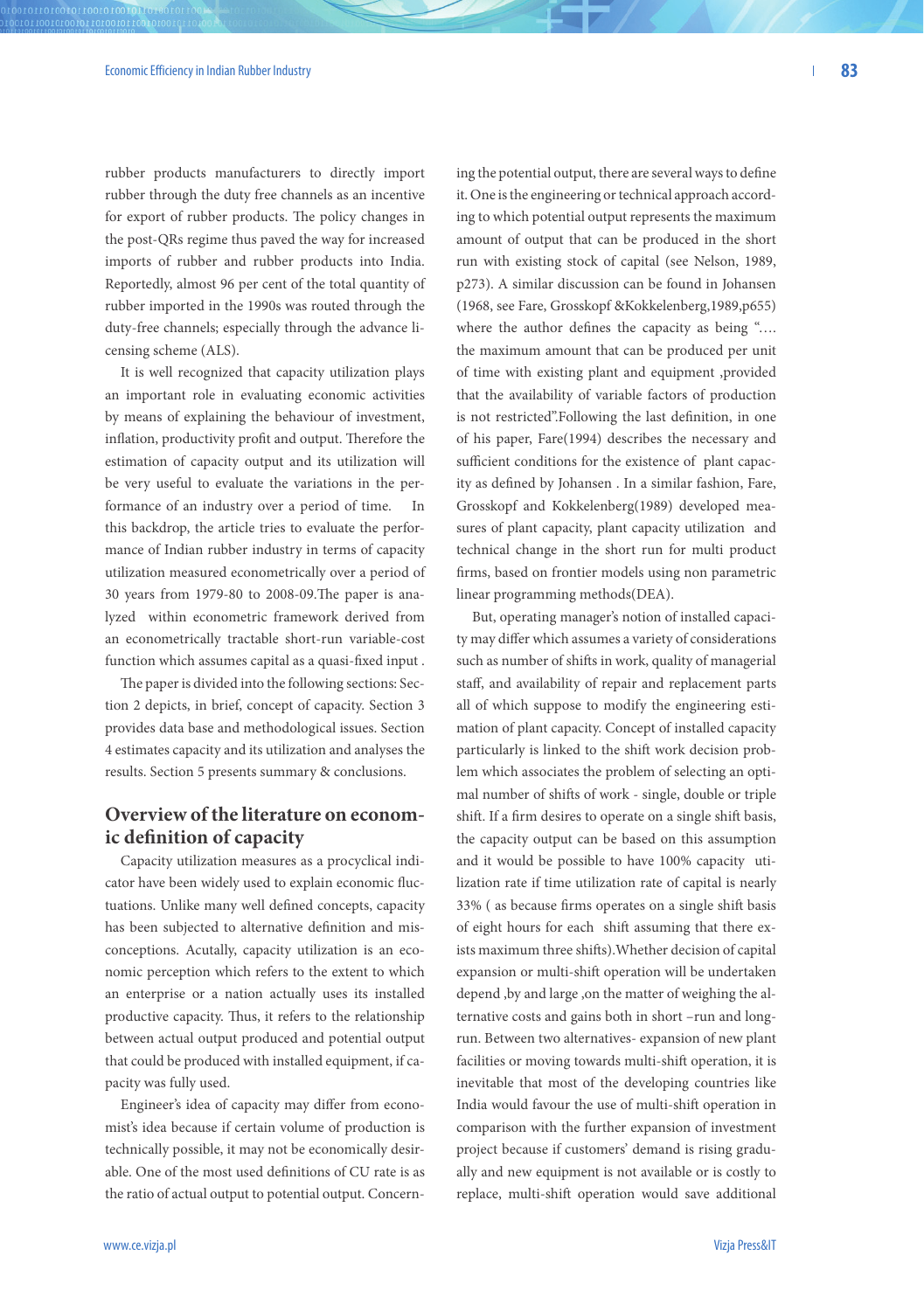capital outlay and at the same time generates employment opportunities without involving additional capital expenditure. It is also true that where there is underutilization of capacity, there is ample scope of utilizing capital more extensively by increasing working shifts in the industry. Nevertheless, a major lacuna in this engineering approach is that it does not explain the variations in capacity utilization mainly due to lack of any economic foundation.

The economic approach, on the other hand, defines the potential output as being the optimum level of output from the economic point of view. This alternative considers capital as a quasi fixed input and allows for distinction between short and long run cost curves. In the long run , capital can be adjusted in order to achieve optimal (cost minimizing/ profit maximizing ) level. In the short run, capital is fixed and only the variable inputs can be varied. The short run equilibrium output , for a competitive firm , is then given by the equality between exogenous output price and the short run marginal cost curve (SRMC), Y\*. The potential output would then correspond to that level of output at which short run average total cost (SRATC) is minimized-Y\*\*( and equal to long run average total cost,LRATC).

The definition of output as Y\*\* corresponds to the cost-minimization problem while Y\* corresponds to the profit-maximization. As pointed out in Berndt, & Morrison(1981), this difference can affect short run equilibrium in the sense that it may or may not occur at the level of output were the SRATC reaches its minimum: $Y^* > Y^{**}$  OR ( $Y^* < Y^{**}$ ) when the output price greater than (lower than) the minimum level of SRATC. The authors address also the issue of how variations in input prices might affect the minimum point of the SRATC and hence Y\*\*.

The economic approach was first analyzed by Cassels(1937) and latter on two more definitions have been introduced. The first was suggested by Klein(1960) and Friedman(1963) and recently Segerson & Squires(1990) who define the potential output as being the output level at which the long run and short run average total cost curves are tangent. Klein (1960) argued that long run average cost curve may not have a minimum and proposed the output level where the short run average cost curve is tangent to the long run average cost curve as an alternative measure of capacity output. This is also the approach adopted by Berndt and Morrison (1981). If technology exhibits constant return to scale, long run average cost curve is horizontal and the capacity level output is not defined, In this case, at the minimum point, the short run average cost curve is tangent to the long run average cost curve. This helps to determine the economic capacity output in the short-run. We prefer choice- theoretic model because it is firmly based in the behavioural concept of economic theory. The choice theoretic approach defines capacity output as the long run desired level of output given capital stock and input prices.

The second approach supported by Cassels (1937) and Hickman(1964) takes as reference the output level at which the short run average total cost curve reaches its minimum. Therefore, an economically more meaningful definition of capacity output originated by Cassel (1937) is the level of production where the firms long run average cost curve reaches a minimum. Cassel (1937) suggests that a firm's capacity output is the minimum of the long run average cost curve. Klein and Friedman suggest capacity output as that output level at which long run and short run average cost curves are tangent. Economic capacity is a short run concept. The fixed nature of some inputs like capital characterizes short run. For any amount of fixed input like capital, the output which can be obtained with the minimum long run cost method is capacity output which will require a higher cost method of production and therefore short run average cost of output is above the long run average cost curve except at the capacity output level. In the short run, higher cost methods are required to obtain additional output since only variable inputs may be increased. Therefore, a firm with fixed capital may choose to operate in the short run at a level of output that differs from the long run desired level and variation in CU is viewed as a short run phenomenon due to quasi-fixity of capital.

As we consider the long run average cost, no input is held fixed. For a firm with the typical 'U' shaped average cost curve, at this capacity level of output, economies of scale have been exhausted but diseconomies have not set in. The physical limit defines the capacity of one or more quasi-fixed input. Klein (1960)defined capacity as the maximum sustainable level of output an industry can attain within a very short time, when not constrained by the demand for product and the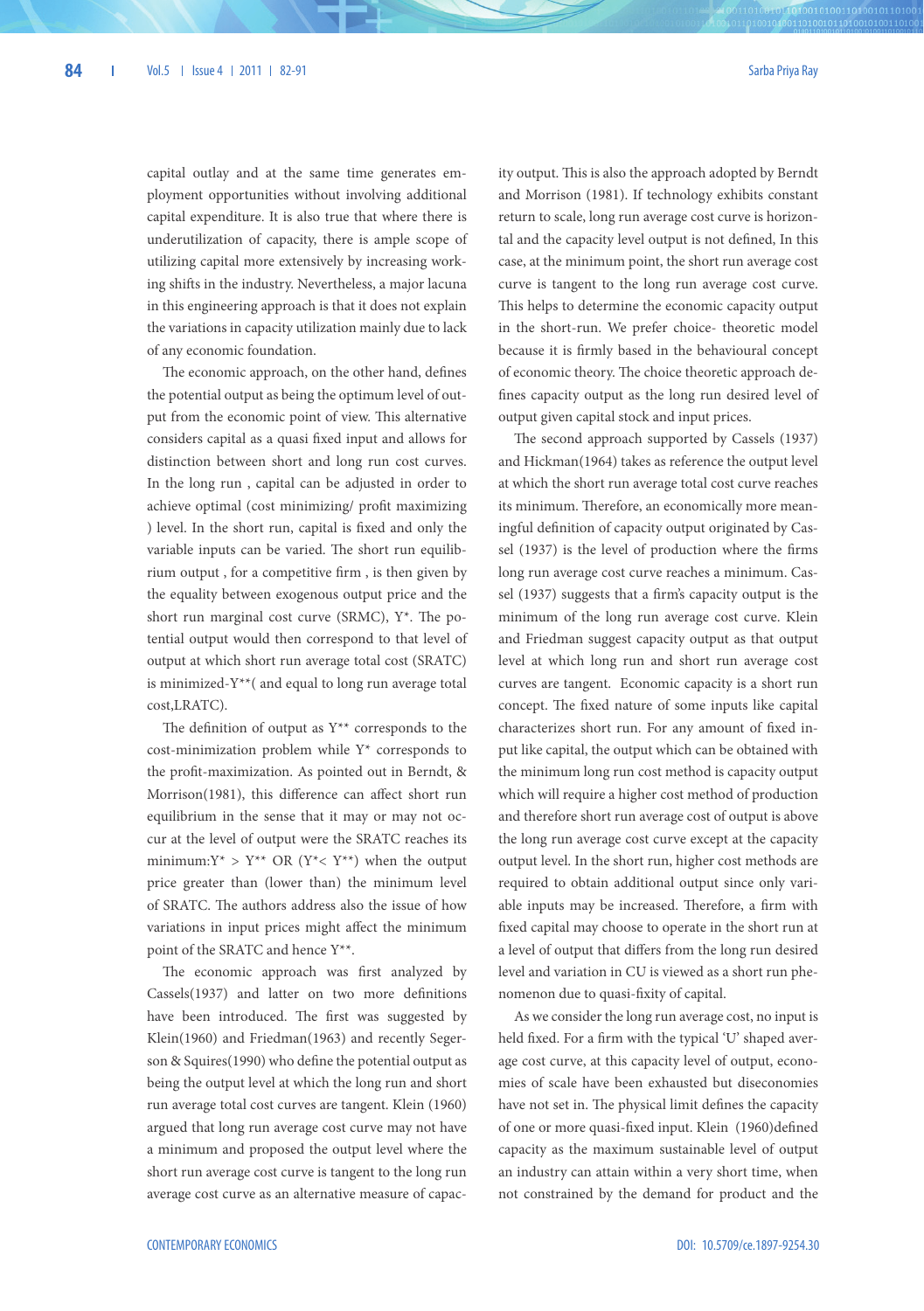industry is operating its existing stock of capital at its customary level of intensity.

Hickman (1964) suggests that capacity is defined as that output which can be produced at minimum average total cost, given the existing stock of plant and equipment and existing techniques and factor prices. The level of capacity is inferred from observed investment behavior. Regression methods are used to estimate a relationship between desired capital stock and several explanatory variables including output, relative prices and time, on the hypothesis that net investment occurs in proportion to the excess of desired over actual stock. The relationship between desired capital stock and output is then inverted to yield a corresponding relationship between capacity and actual capital stock for given prices and techniques. The method is used to calculate aggregate capacity annually for 1949-60 and the properties of the resulting estimates are discussed. New estimates of capacity and its utilization in manufacturing are also presented and compared with those of other investigators.

The relationship between the two economic measures of capacity utilization (CU) depends on the degree of scale economics for the unit that is being analyzed. Berndt and Hesse(1986) advocate that under the assumption of prevailing constant return to scale in the long run , the tangency point between the long run and short run curves will coincide with the point where the long run and short run average total cost curve reach their minimum. Hence, two economic measures of CU would be equivalent. Nelson (1989) argued that Capacity utilization (CU) is usually defined as the ratio of actual output to the output corresponding to (i) the minimum point on the SRATC curve, (ii) the point of tangency between the LRATC and SRATC curves. In practice, however, CU is often measured as the ratio of actual to the maximum potential output consistent with a given capital stock. This paper demonstrates how to estimate the theoretical measures of CU, and examines the correlation between the three measures of CU, and the McGraw-Hill estimates of CU, using data from a sample of US privately owned electric utilities for 1961-83. Nelson(1989,p274), using data from a sample of US privately owned electric utilities reaches the conclusion that : 'The choice of a particular measure of CU may be little consequence if all of the measure are highly correlated, and if the correlation is constant over time and across firms. If this is not the case, however, the choice may influence the conclusions to be drawn from a study".

Questions about the definition and construction of capacity utilization measure are often based on distinctions between "engineering" or "technical" as compared to "economic" measures, "maximum" versus "optimal" usage of capacity, and "primal" as contrasted to "dual" representations of the notion of "best", or optimum. The many combinations and permutations of these concepts offered in the literature often differ in terms of the definition and treatment of the stocks defining the capacity base, and the variable inputs determining their utilization. The basic conceptual issue is that engineering or technical measures represent the most output that can physically be produced given the existing input base, whereas one might think a policyrelevant measure of potential output should instead be founded on some notion of (economic) "optimization" rather than (physical) "maximization".By contrast, economic measures are founded on the idea of an optimum amount of output that might be produced, in terms of the costs or profits emanating from production. This alternative perspective can be represented by a dual cost (or profit) function, defined in terms of the minimum possible input costs required to produce a given amount of output, taking both technological and behavioral optimization into account.

# **Methodology**

This paper covers a period of 30 years from 1979- 80 to 2008-09. The entire period is divided into two phases as pre-reform period (1979-80 to 1991-92) and post-reform period (1991-92 to 2008-09).

Bearing in mind variations in CU as a short-run phenomenon caused by the quasi-fixed nature of capital, an econometrically tractable short-run variablecost function which assumes capital as a quasi-fixed input has been used to estimate CU.

#### *Econometric Model*

We have considered a single output and three input framework (K, L, E) in estimating CU and assume that firms produce output within the technological constraint of a well-behaved production function. A production function is considered to be well-behaved if it has positive marginal product for each input and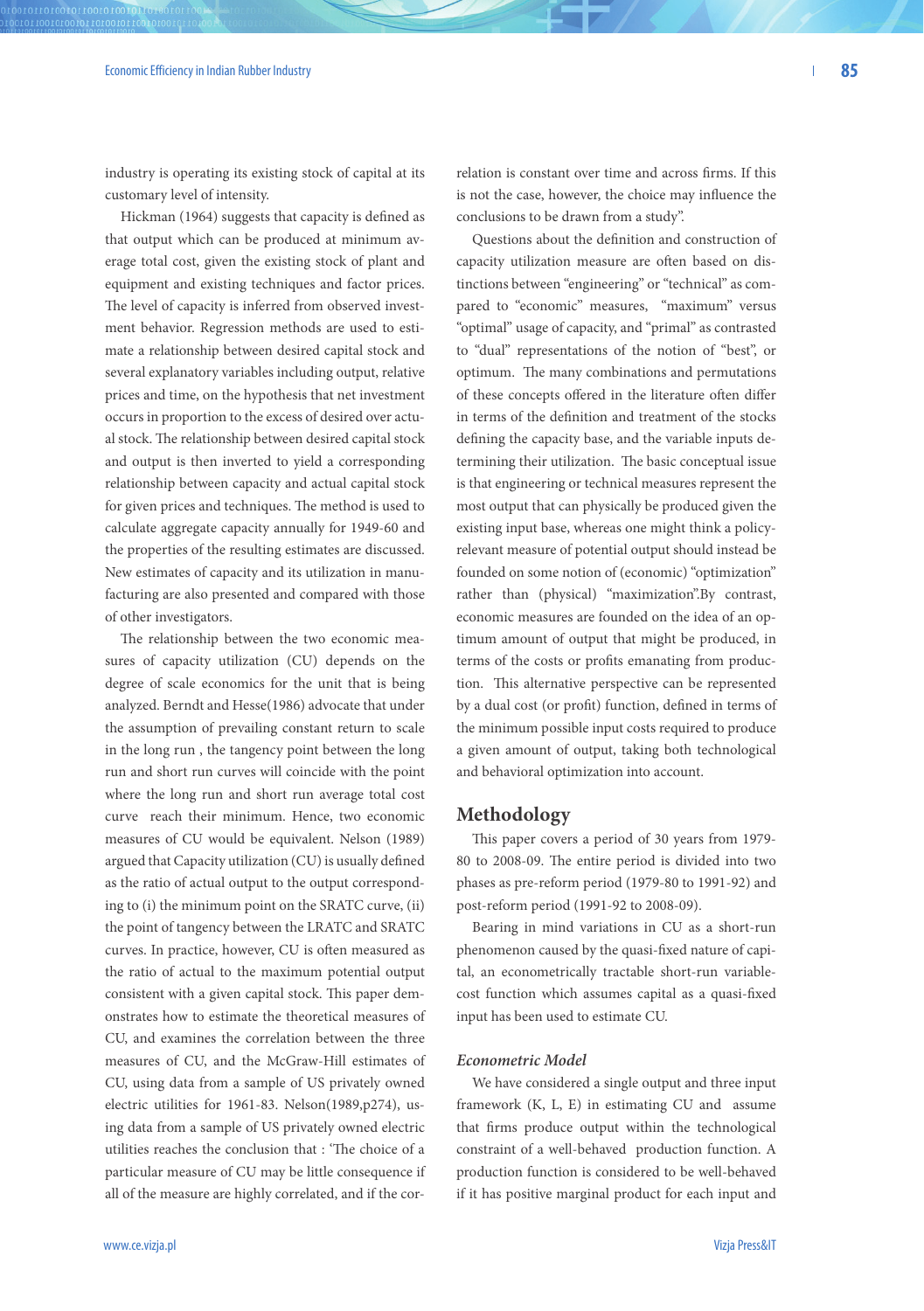it is quasi concave and also satisfies the conditions of monotonocity. Quasi-concavity required that the bordered Hessian matrix of first and second partial derivatives of the production function be negative semi definite.

 $Y = f(K, L, E)$  where K, L and E are capital, labour and energy respectively. Since capacity output is a short-run notion, the basic concept behind it is that firm faces short-run constraints like stock of capital .Firms operate at full capacity where their existing capital stock is at long-run optimal level. Capacity output is that level of output which would make existing short-run capital stock optimal.

Rate of CU is given as  
CU = 
$$
Y/Y^*
$$
 (1)

Y is actual output and Y\* is capacity output.

In association with variable profit function, there exist variable-cost functions which can be expressed as

 $VC = f(P_L, P_E, K, Y)$  (2)

Short run total cost function is expressed as

 $STC = f(P_L, P_E, K, Y) + P_K.K$  (3) PK is the rental price of Capital.

Variable cost equation which is variant of general quadratic form for (2) that provide a closed form expression for Y\* is specified as

$$
VC = \alpha_0 + K_{.1} (\alpha_K + \frac{1}{2} \beta_{KK} \left[ \frac{K_{-1}}{Y} \right] + \beta_{KL} P_L + \beta_{KE} P_E)
$$
  
+  $P_L (\alpha_L + \frac{1}{2} \beta_{LL} P_L + \beta_{LE} P_E + \beta_{LY} Y) + P_E (\alpha_E + \frac{1}{2} \beta_{EE} P_E + \beta_{EV} Y) + Y(\alpha_Y + \frac{1}{2} \beta_{YY,Y})$  (4)

 $K_{1}$  is the capital stock at the beginning of the year which implies that a firm makes output decisions constrained by the capital stock at the beginning of the year. Similar functional form has been previously estimated by Denny et al (1981). The variable cost function is based on the assumption that some input like capital cannot be adjusted to their equilibrium level. Therefore, the firm minimizes variable cost given the output and the quasi-fixed inputs.

Capacity output  $(Y^*)$  for a given level of quasi-fixed factor is defined as that level of output which minimizes STC. So, the optimal capacity output level, for a

given level of quasi-fixed factors, is defined as that level of output which minimizes STC. So, at the optimal capacity output level, the envelop theorem implies that the following relation must exist.

$$
\partial STC/\partial K = \partial VC/\partial K + PK = 0 \tag{5}
$$

In estimating  $Y^*$ , we differentiate VC equation (4) w.r.t K-1 and substitute expression in equation (5)

$$
Y^* = \frac{-\beta_{KK}K_{\cdot 1}}{(\alpha_{K^+} \beta_{KL}P_L + \beta_{KE}P_E + P_K)}
$$
(6)

The estimates of CU can be obtained by combining equation (6) and (1).

#### *Description of data and variables*

It is the intricacy which is often faced by researchers in conducting studies on CU in Indian industries is that available official data on Industrial capacities are quite unsatisfactory. The present study is based on industry-level time series data taken from several issues of Annual Survey of Industries, NAS and Economic Survey ,Monthly statistics of foreign trade, Govt. of India, Statistical Abstracts (various issues), RBI bulletin, CMIE etc covering a period of 30 years commencing from 1979-80 to 2008-09. Selection of time period is largely guided by availability of data. Till 1988 – 89, the classification of industries followed in ASI was based on the National Industrial classification 1970 (NIC 1970). The switch to the NIC-1987 from 1989-90 and also switch to NIC-1998 requires some matching. For price correction of variable, wholesale price indices taken from official publication of CMIE have been used to construct deflators.

#### **Output and Variable cost**

Output is measured as real value added produced by manufacturers  $(Y = PLL + PK.K-1+ PE.E)$  suitably deflated by WIP index for manufactured product (base  $1981-82 = 100$ ) to offset the influence of price changes variable cost is sum of the expenditure on variable inputs (VC = PLL+ PE.E). Griliches and Ringstad (1971) have preferred GVA to gross output and reasons for imposing preference have been mentioned in their study.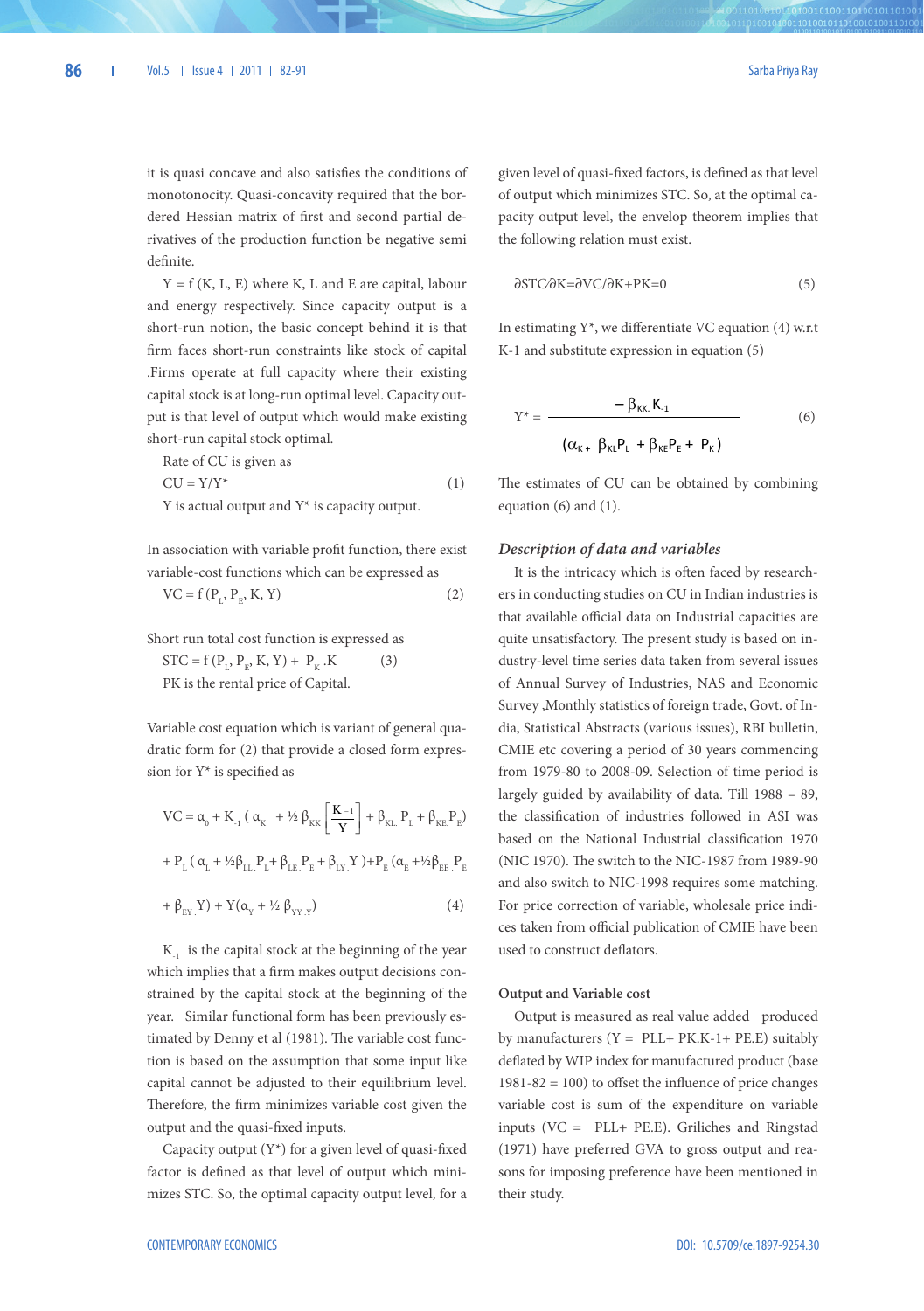#### **Labour and price of labour**

Total number of persons engaged in Indian rubber industry is used as a measure of labour inputs. Price of labour (PL) is the total emolument divided by number of labourers which includes both production and nonproduction workers. One serious limitation of this assumption is that this does not take into account variations in quality and the composition of labour force.

#### **Energy and Price of energy**

Deflated cost of fuel has been taken as measure of energy inputs. Industry level time series data on cost of fuel of Indian rubber sector have been deflated by suitable deflator (base  $1981-82 = 100$ ) to get real energy inputs. An input output table provides the purchase made by manufacturing industry from input output sectors. These transactions are used as the basis to construct weight and then weighted average of price index of different sectors is taken. Taking into consideration 115 sector input -output table (98-99) prepared by CSO, the energy deflator is formed as a weighted average of price indices for various input-output sectors which considers the expenses incurred by manufacturing industries on coal, petroleum products and electricity as given in I-O table for 1998-99. The WIP indices (based 1981- 82) of Coal, Petroleum and Electricity have been used for these three categories of energy inputs. The columns in the absorption matrix for 66 sectors belonging to manufacturing (33- 98) have been added together and the sum so obtained is the price of energy made by the manufacturing industries from various sectors. The column for the relevant sector in the absorption matrix provides the weights used.

Due to unavailability of data regarding periodic price series of energy in India, some approximations become necessary. We have taken weighted aggregative average price index of fuel (considering coal, petroleum and electricity price index, suitably weighted, from statistical abstract) as proxy price of energy. To compute the price of energy inputs, some studies have aggregated quantities of different energy inputs using some conversion factors (say British Thermal units or coal replacement etc.) and then take the ratio of expenditure on energy to the aggregate quantity of energy. This method is criticized because it assumes different types of energy inputs to be perfect substitutes.

#### **Capital stock and price of capital**

Deflated gross fixed capital stock at 1981-82 prices is taken as the measure of capital input. The estimates are based on perpetual inventory method. The procedure for the arriving at capital stock series is depicted as follows:

First, an implicit deflator for capital stock is formed on NFCS at current and constant prices given in NAS. The base is shifted to 1981-82 to be consistent with the price of inputs and output.

Second, an estimate of net fixed capital stock (NFCS) for the registered manufacturing sector for 1970-71 (benchmark) is taken from National Accounts Statistics. It is multiplied by a gross-net factor to get an estimate of gross fixed capital stock (GFCS) for the year 1970-71. The rate of gross to net fixed asset available from RBI bulletin was 1.86 in 1970-71 for medium and large public Ltd. companies. Therefore, the NFCS for the registered manufacturing for the benchmark year (1970-71) as reported in NAS is multiplied by 1.86 to get an estimate of GFCS which is deflated by implicit deflator at 1981-82 prices to get it in real figure. In order to obtain benchmark estimate of gross real fixed capital stock made for registered manufacturing, it is distributed among various two digit industries (in our study, rubber industry) in proportion of its fixed capital stock reported in ASI, 1970-71)

Third, from ASI data, gross investment in fixed capital in rubber industries is computed for each year by subtracting the book value of fixed in previous year from that in the current year and adding to that figure the reported depreciation on fixed asset in current year. (Symbolically, It = (β<sub>t</sub> - β<sub>t-1</sub> + D<sub>t</sub>) / P<sub>t</sub>) and subsequently it id deflated by the implicit deflator to get real gross investment.

Fourth, the post benchmark real gross fixed capital stock is arrived at by the following procedure. Real gross fixed capital stock  $(t)$  = real gross fixed capital stock  $(t - 1)$  + real gross investment (t). The annual rate of discarding of capital stock (Dst) is assumed to be zero due to difficulty in obtaining data regarding Dst.

 Rental price of capital is assumed to be the price of capital (PK) which can be estimated following Jorgenson and Griliches (1967):

$$
PtK = rt + d t - \frac{P^{\star}_k}{P_k}
$$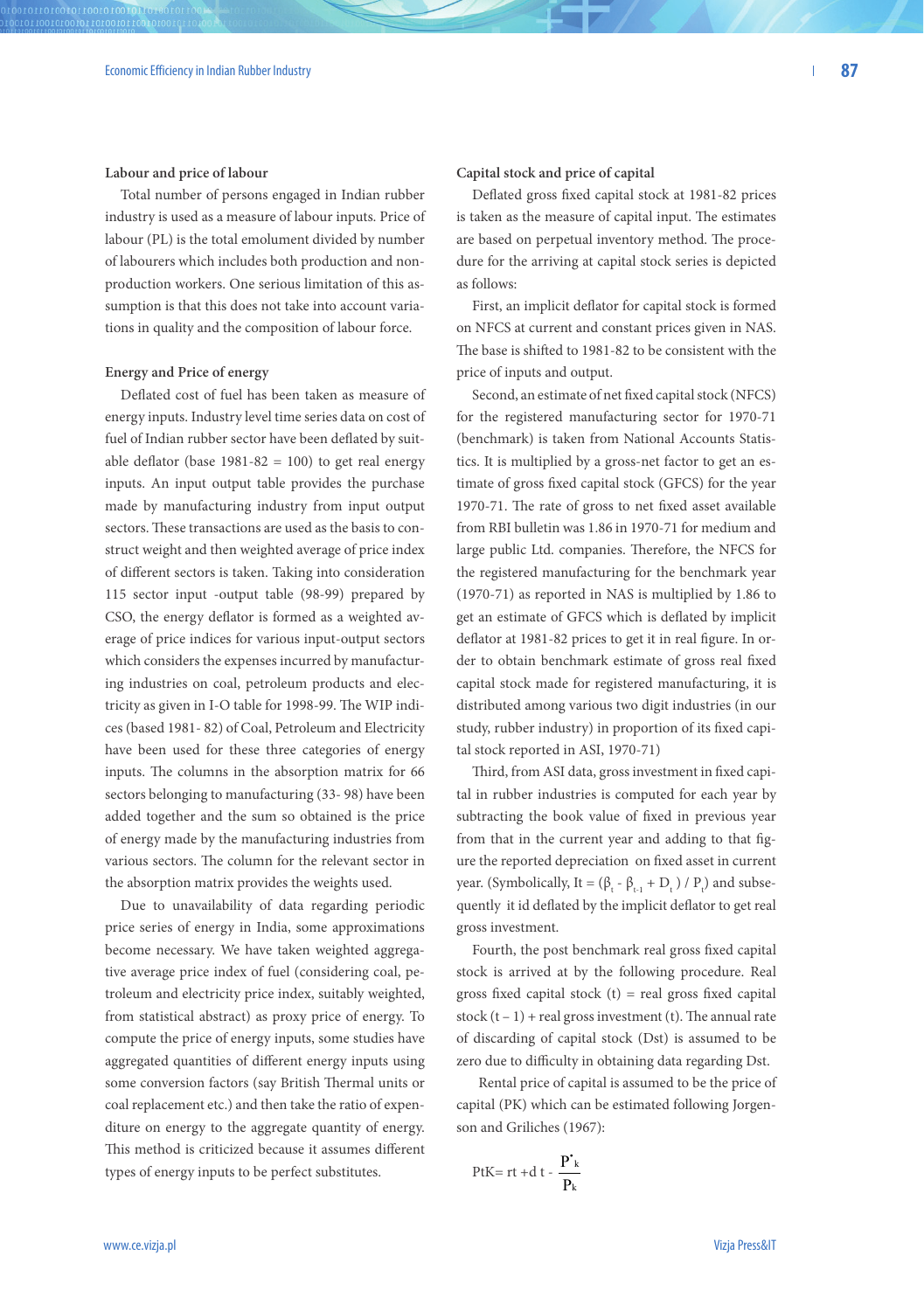Where rt is the rate of return on capital in year t, d t is the rate of depreciation of capital in the year t

and 
$$
\frac{\mathbf{P}^{\star}_{k}}{\mathbf{P}_{k}}
$$
 is the rate of appreciation of capital.

Rate of return is taken as the rate of interest on long term government bonds and securities which is collected from RBI bulletin (various issues). Prime lending rate is generally viewed as an opportunity cost of capital, but problem is that there is no unique lending rate available for use. So, we have used rate of interest on long term government bond and securities as rate of return on capital [as previously used by Jha, Murty and Paul (1991)].Alternatively, one can use the gross yield on preferential industrial shares, if available, as Murty (1986) has done.

The rate of depreciation is estimated from the reported figures on depreciation and fixed capital as available in ASI which Murty (1986) had done earlier. However, we have not tried corrections for the appreciation of value of capital in the estimates of price of capital services. As Jorgenson and Griliches note capital gains should be deducted from (  $r_t$  +d<sub>t</sub> ) but several studies have not done so and adjustment for capital gains does not seem to make much difference to the result.

# **Analysis of capacity and its utilization**

In this section, we present the analysis of the results regarding measurement and trend in capacity utilization of rubber industry in India under our consideration. For easy comparison of the estimates, we have also subdivided the entire period into 1979-80 to 1991- 92 which is termed as pre-reform period and 1991-92 to 2008-09 as post-reform period.

Initially, we have tries to depict the results of a multiple regression analysis applied to measure capacity output and the trend in capacity utilization. The variable cost equation shown as equation (4) has been estimated by the ordinary least square methods (OLS). Our model assumes that capacity utilization (CU) is a function of input prices, output and quasi-fixed capital. We find that capacity utilization and input prices have a negative relationship and capacity utilization (CU) and output have a positive one. The derivative of VC (equation 4) with respect to K is negative since capital will substitute labour and energy. In order to test for the concavity of the variable cost function with respect to variable input prices , its Hessian matrix for negative semi-definiteness is evaluated and it is found that concavity condition is fulfilled at all observation points. Therefore, the partial derivative with respect to each of input prices is negative. The partial derivative of VC with respect to output is positive because in our empirical results,  $β_{\text{KK}} > 0$  and  $(α_{\text{K}} + β_{\text{KL}}P_{\text{L}} + β_{\text{KE}}P_{\text{E}})$  $+P_k$ ) < 0 for all data points. Therefore, positive relation between output and capacity utilization (CU) is an indication that an increase in demand will lead to higher levels of capacity utilization.

The variations in capacity utilization in Indian rubber industry are presented in Table1. The key observations emerged out of the analysis of Table 1 are depicted below.

First, it has been obviously found from the estimated results that CU ratios are less than unity for all observations. There is a prominent diminishing trend in capacity utilization over years because average CU declined from 0.6608 in pre-reform period to 0.6154 in post-reform period implying a decline of 6.87% as well as same declining trend was set in average growth rate of CU( as is evident from table 1,it declines from 2.71% in 1991-92 to -0.42% in 2008-09).This implies that actual output fell far short of capacity output of Indian rubber industry which in turn signifies a widening difference between capacity output and actual output. Trend in capacity utilization indicates the presence of idle or excess capacity in the industry for the entire study period.

 Second, if capacity output is taken to be the economic capacity derived from optimization process, the CU ratio could exceed one or it may be less than one. The implication of economic CU less than unity (as our result suggests) is that production is to the left of the minimum point of short-run average total cost curve which further signifies that Indian rubber sector could have reduced its short run generation costs with gradually moving to the tangency point or minimum point of the short run average cost curve.

Third, it is apparent from our study that the economic CU index ranges from about 0.5229 to 0.8202. Capacity expansion varies from 10.08% to 4.66% during these two time frames.

 Fourth, a comparison of the average utilization of capacity in the two periods (table-1 below) showed a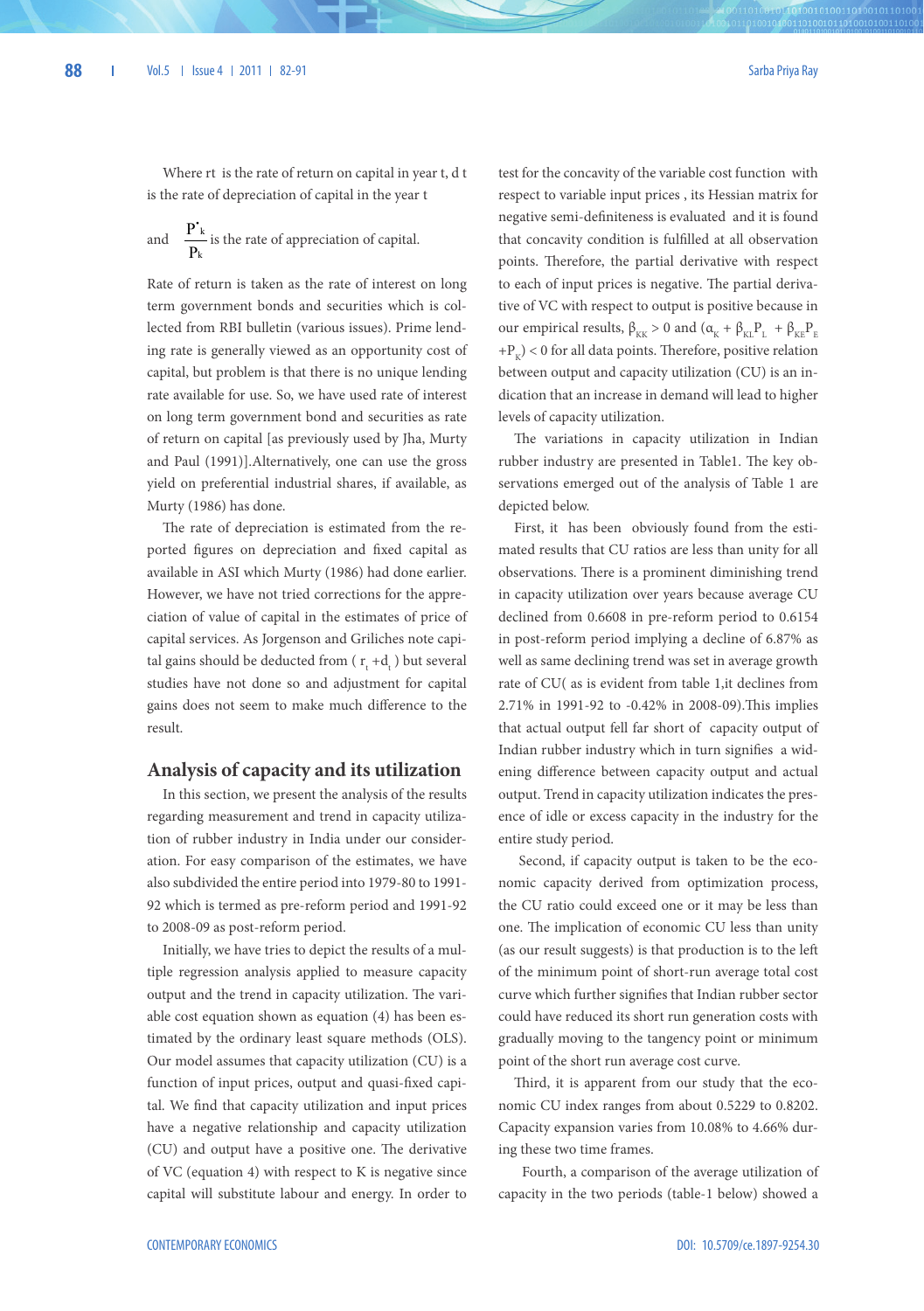|         | Pre-reform period(1979-80 to 1991-92) |                               |        |                  |                    |                         |           | Post-reform period(1991-92 to 2008-09) |                    |        |                  |                    |                         |
|---------|---------------------------------------|-------------------------------|--------|------------------|--------------------|-------------------------|-----------|----------------------------------------|--------------------|--------|------------------|--------------------|-------------------------|
| Year    | Actual<br>output<br>(Cr. Rs)          | Capacity<br>output<br>(Cr.Rs) | CU     | Output<br>arowth | Capacity<br>growth | Growth<br>rate of<br>CU | Year      | Actual<br>output                       | Capacity<br>output | CU     | Output<br>growth | Capacity<br>growth | Growth<br>rate of<br>CU |
| 79-80   | 197                                   | 349                           | 0.5644 | L                | ÷.                 |                         | $91 - 92$ | 677                                    | 995                | 0.6804 | $-2.81$          | 2.68               | $-5.57$                 |
| 80-81   | 221                                   | 324                           | 0.6820 | 12.18            | $-7.16$            | 20.84                   | 92-93     | 658                                    | 1024               | 0.6425 | 7.29             | 2.91               | $-4.20$                 |
| 81-82   | 292                                   | 356                           | 0.8202 | 32.13            | 9.88               | 20.26                   | 93-94     | 706                                    | 1147               | 0.6155 | 5.67             | 12.01              | $-5.69$                 |
| 82-83   | 297                                   | 391                           | 0.7596 | 1.71             | 9.83               | $-7.39$                 | 94-95     | 746                                    | 1285               | 0.5805 | 6.43             | 12.03              | 9.77                    |
| 83-84   | 299                                   | 452                           | 0.6615 | 0.67             | 15.60              | $-12.91$                | 95-96     | 794                                    | 1246               | 0.6372 | 5.29             | $-3.04$            | 0.22                    |
| 84-85   | 374                                   | 521                           | 0.7178 | 25.08            | 15.27              | 8.51                    | $96 - 97$ | 836                                    | 1309               | 0.6386 | $-2.63$          | 5.06               | $-5.51$                 |
| 85-86   | 469                                   | 684                           | 0.6857 | 25.40            | 31.29              | $-4.47$                 | $97 - 98$ | 814                                    | 1349               | 0.6034 | 7.99             | 3.06               | 3.83                    |
| 86-87   | 376                                   | 683                           | 0.5505 | $-19.83$         | $-0.15$            | $-19.72$                | 98-99     | 879                                    | 1403               | 0.6265 | 5.01             | 4.00               | 1.47                    |
| 87-88   | 386                                   | 567                           | 0.6808 | 2.66             | $-16.98$           | 23.67                   | $99 - 00$ | 923                                    | 1452               | 0.6357 | 6.72             | 3.49               | $-0.61$                 |
| 88-89   | 419                                   | 783                           | 0.5351 | 8.55             | 38.10              | $-21.40$                | $00 - 01$ | 985                                    | 1559               | 0.6318 | $-1.12$          | 7.37               | $-1.99$                 |
| 89-90   | 508                                   | 854                           | 0.5948 | 21.24            | 9.07               | 11.16                   | $01 - 02$ | 974                                    | 1573               | 0.6192 | $-14.58$         | 0.90               | $-15.55$                |
| 90-91   | 637                                   | 969                           | 0.6574 | 25.39            | 13.47              | 10.52                   | $02 - 03$ | 832                                    | 1591               | 0.5229 | 17.91            | 1.14               | 14.32                   |
| 91-92   | 677                                   | 995                           | 0.6804 | 6.28             | 2.68               | 3.50                    | $03 - 04$ | 981                                    | 1641               | 0.5978 | 8.87             | 3.14               | $-0.97$                 |
|         |                                       |                               |        |                  |                    |                         | $04 - 05$ | 1068                                   | 1804               | 0.5920 | 1.69             | 9.93               | $-1.59$                 |
|         |                                       |                               |        |                  |                    |                         | $05 - 06$ | 1086                                   | 1864               | 0.5826 | 8.56             | 3.33               | 9.61                    |
|         |                                       |                               |        |                  |                    |                         | $06 - 07$ | 1179                                   | 1846               | 0.6386 | 7.89             | $-0.97$            | $-2.32$                 |
|         |                                       |                               |        |                  |                    |                         | $07-08$   | 1272                                   | 2039               | 0.6238 | 3.93             | 10.46              | $-2.39$                 |
|         |                                       |                               |        |                  |                    |                         | 08-09     | 1322                                   | 2171               | 0.6089 | 4.24             | 6.47               | $-5.57$                 |
| average |                                       |                               | 0.6608 | 11.79            | 10.08              | 2.71                    |           |                                        |                    | 0.6154 | $-2.81$          | 4.66               | $-0.42$                 |

**Table1.** Capacity utilization of Rubber industry in India at aggregate level, 1979-80 to 2008 -09.

*Source: Own study*

lower average utilization in the post- reform period as compared to pre- reform period. The CU trends have also registered a gradual decline since the beginning of the decades. Declining trends have been noticed in the average growth rate of capacity output and actual output during those two periods but actual growth rate in output declined more rapidly than capacity output.

Trends growth rate of capacity utilization of Indian rubber industry at aggregate level are presented in table 2 to support the above mentioned result. The semi-log function was finally selected to explain the trend. The semi-log model is log  $Y = a + bt$ , where  $Y =$  Capacity utilization,  $a = Constant$ ,  $t = Time$  in years,  $b = Regres$ sion coefficient and in this model, the growth rate will be (b x 100) in terms of percentage.

Estimated results in table 2 are in favour of the argument that capacity grows in a declining mode in post reform period, simultaneously output goes on declining more rapidly than capacity growth. This results in declining growth rate in capacity utilization. It is expected that no single explanation for variations in capacity utilization in this industry group will hold true. Nevertheless, it seems that due to heavy investment in the 1990s, unaccompanied by commensurate expansion of demand, capacity utilization went on worsening in this manufacturing industry.

Now, we analyze how capacity expansion of Indian rubber industry over time are correlated with past CU rates and production level and whether there is any correlation between actual and capacity output over time.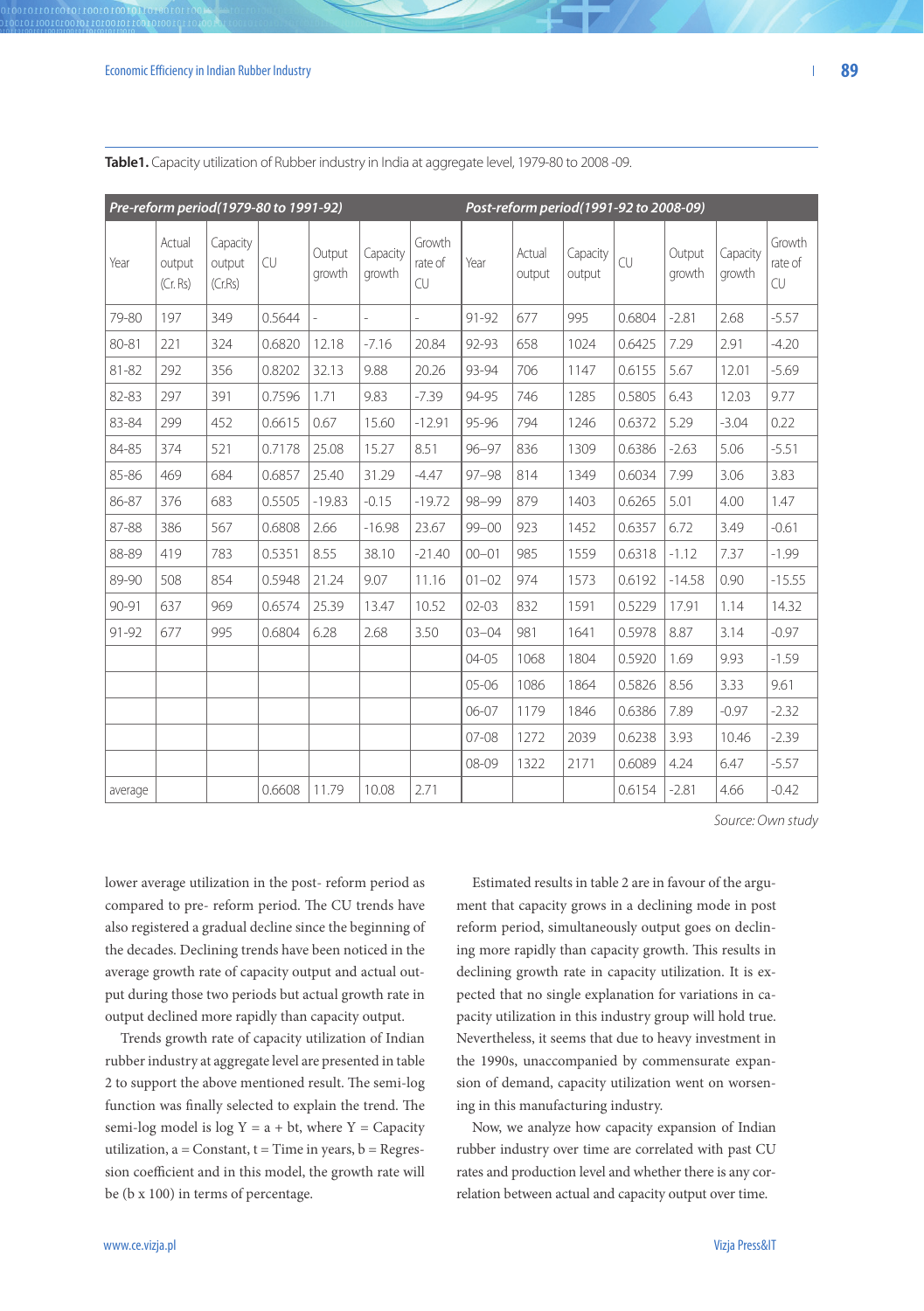| Pre-reform period (1979-80 to 1991-92) |                  |                 |                         | Post-reform period (1991-92 to 2008-09) |              |             |                         |
|----------------------------------------|------------------|-----------------|-------------------------|-----------------------------------------|--------------|-------------|-------------------------|
| Industry/year                          | Capacity         | output          | Capacity<br>utilization | Industry/year                           | Capacity     | output      | Capacity<br>utilization |
| Indian<br>Rubber<br>Industry           | $4.31*(13.22)$ # | (10.20)<br>3.93 | $-0.3830(2.94)$         | Indian<br>Rubber<br>Industry            | 1.79 (25.02) | 1.63(14.05) | $-0.166(-2.55)$         |
| Adjusted $\mathsf{R}^2$                | 0.94             | 0.90            | 0.47                    |                                         | 0.97         | 0.92        | 0.31                    |

**Table 2.** Trend Growth rate of capacity, output and capacity utilization

trend growth rate,

t values

#### **Table 3.** Correlation Analysis

| Correlation between CE and CU. | 1. Correlation between CE and Q | Correlation between Q and CQ |
|--------------------------------|---------------------------------|------------------------------|
|                                |                                 | 0.99                         |

*Source: Own study*

*Source: Own study*

CE = Capacity expansion CQt - CQt-1  $CU =$  Lagged capacity utilization ratio =  $CU - 1$ 

 $Q_{L} =$  Lagged production  $=$  Qt-1

 $Q =$  observed output

CQ = capacity output

No. of observation = 25 years.

Table 3 exhibits that correlation coefficient between actual output and capacity output is quite-high (0.99) for Indian rubber sector implying major part of under utilization of capacity is intended and low correlation (0.22) between capacity expansion (CE) and past utilization( $\text{CU}_\text{L}$ ) seems to suggest that under utilization, if any, is mainly of the unintended nature, capacity expansions do not move in line with past utilization rates and it also indicates that abolition of restrictions on licensing due to trade liberalization do not help industry to expand capacity. On the other hand, low correlation (0.19) between capacity expansion (CE) and lagged output  $(Q<sub>L</sub>)$  indicates that unintended excess capacity is varying from year to year in an unsystematic matter.

### **Summary and conclusions**

The article tries to assess the utilization efficiency of capacity in terms of econometric framework for the period,1979-80 to 2008-09.The result suggests that there has been declining growth rate of capacity utilization in rubber industry of India during the post reforms period accompanied by declining output growth as well as capacity growth. There exists some excess capacity in the rubber industry which remains unutilized during our study period. The result exhibits that high correlation coefficient between actual output and capacity output for Indian rubber sector implies that major part of under utilization of capacity is intended and low correlation between capacity expansion (CE) and past utilization( $CU<sub>L</sub>$ ) seems to suggest that under utilization, if any, is mainly of the unintended nature, capacity expansions do not move in line with past utilization rates and it also indicates that abolition of restrictions on licensing due to trade liberalization do not help industry to expand capacity. On the other hand, low correlation between capacity